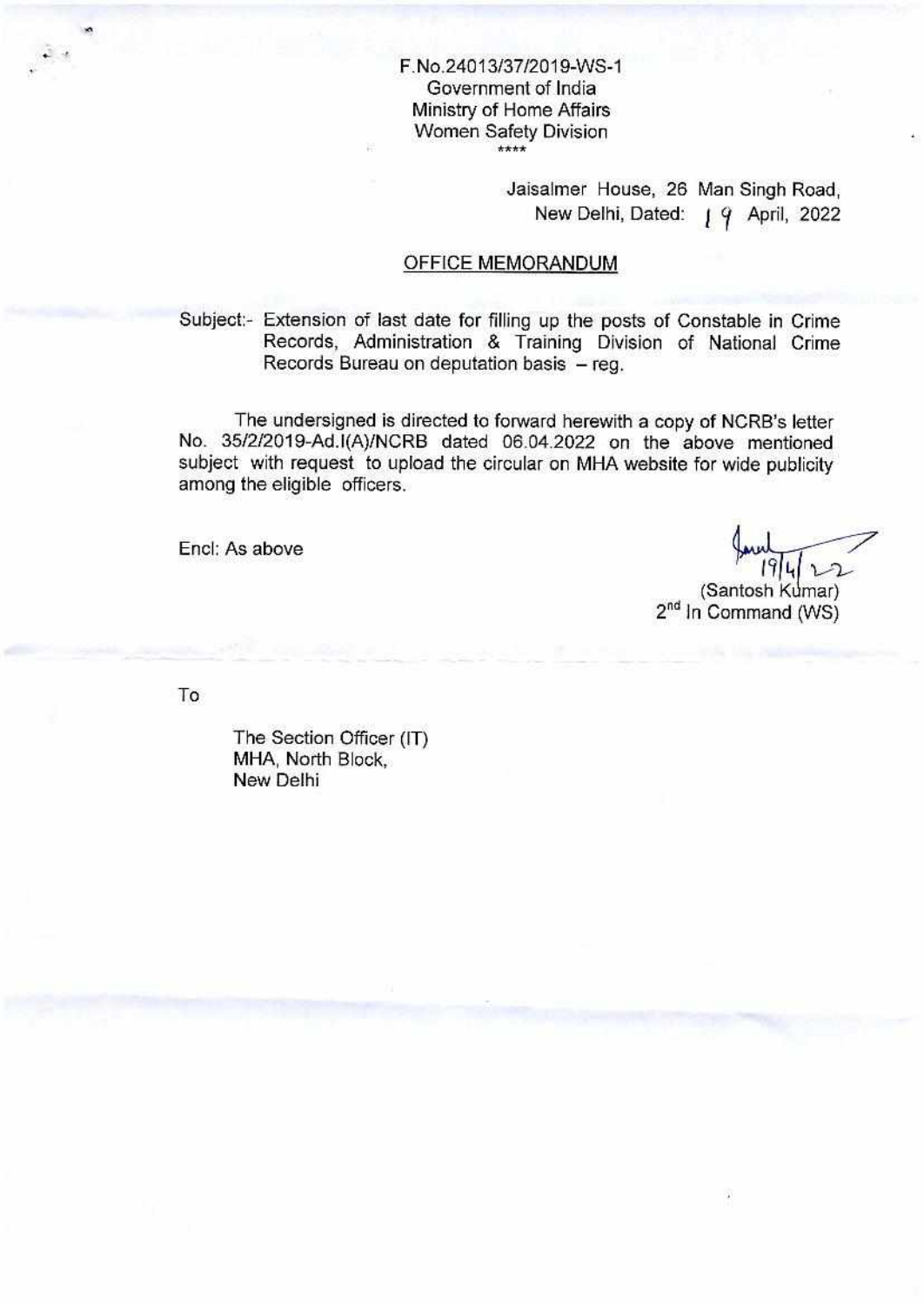### No. 35/2/2019-Ad.I(A)/NCRB Government of India Ministry of Home Affairs National Crime Records Bureau

NII-8, Mahipalpur, New Delhi - 110037

Dated: 6<sup>th</sup> April, 2022

To

4 **<sup>A</sup>**

1. The Director General/ Inspector General of Police of all States/Union Territories

2. The Director General/ Inspector General of Police/ Directors of all Central Police Organisations

Subject: Extension of last date for filling up the posts of Constable in Crime Records, Administration & Training Division of National Crime Records Bureau on deputation basis - reg.

Sir/Madam,

Reference is invited to this Bureau's Vacancy Circular of even number dated 07.02.2022 vide which applications were invited through proper channel for filling up five posts of Constable in Crime Records, Administration & Training Division of National Crime Records Bureau on deputation basis.

2. The last date for receipt of the application in the Bureau is hereby extended upto 07.05.2022.

3. It is requested that wide publicity may be given to the vacancy circular among the eligible officials under your administrative control.

Yours faithfully,

(RATESHWAR LAL) Assistant Director (Admn) Tel No.26735521 e-mail: rajeshwar.lal@ncrb.gov.in

Copy to:

buggty hr

1. DCT for uploading the same in the NCRB website.

 $\mathcal{A}$ . Shri Santosh Kumar, 2IC, WS Division, MHA, with the request to get this vacancy circular uploaded on the websitc of MBA.

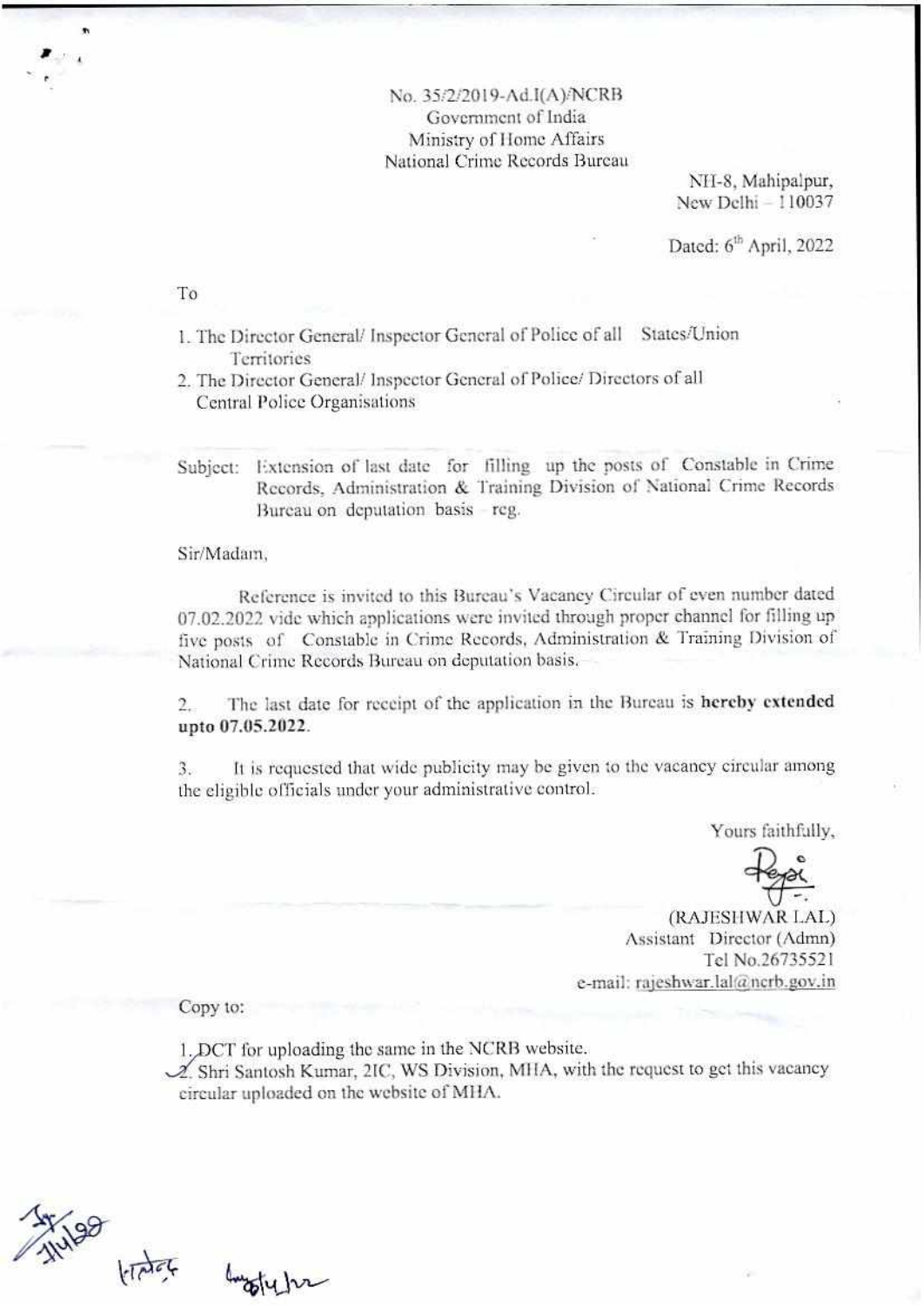No. 35/2/2019-Ad.1(A)/NCRB Government of India Ministry of Home Affairs National Crime Records Bureau

> NH-8, Mahipalpur, Ncw Delhi-I 10037

To

Dated 7th February, 2022

- 1. The Director General/ Inspector General of Police of all States/Union Territories.
- 2. The Director General/ Inspector General of Police/ Directors of all Central Police Organisations

Subject: Filling up of five (05) posts of Constable in Crime Records, Administration & Training Division of National Crime Records Bureau on deputation basis.

Sir/Madam,

I am directed to refer to the subject mentioned above and to say that this Bureau is in the process of filling up of five posts of Constable in Level-3 in the Pay Matrix Rs. 21700- 69100/- (pre-revised Pay Band-3, Rs. 5200-20200/- plus Grade Pay of Rs. 2000/-) in its Crime Records, Administration & Training Division on deputation basis.

2. The eligibility condition, experience & job description for the post are given in **Annexure-I.** 

3. If selected he/she should be relieved immediately.

4. Applications of suitable officials who arc eligible, willing and can be relieved immediately, if selected, may please be sent to this Bureau [Assistant Director (Admn.), National Crime Records Bureau, Ministry of I tome Affairs, NII-8, Mahipalpur, New Delhi-110037] in the prescribed proforma (Annexure - **II)** alongwith APAR Dossiers for the last 5 years of the officials **within a period of** 45 days from the date of issue of this circular. Applications received after the last date or without APAR Dossiers or otherwise found incomplete will not be considered. While forwarding the application it may also be verified and certified that the particulars furnished by the officials arc correct and no disciplinary ease is either pending or contemplated against him/her. The integrity of the officials may also be certified.

5. It is requested that wide publicity may be given to the vacancy circular among the eligible officers under your administrative control.

Encl: as above

XC

प्रकाल है स्लातरण .<br>प्राप्त एवं भवश्य अञ्चल |मेदन  $Q_{\mu}$  $\sim$ - Yours faithfully,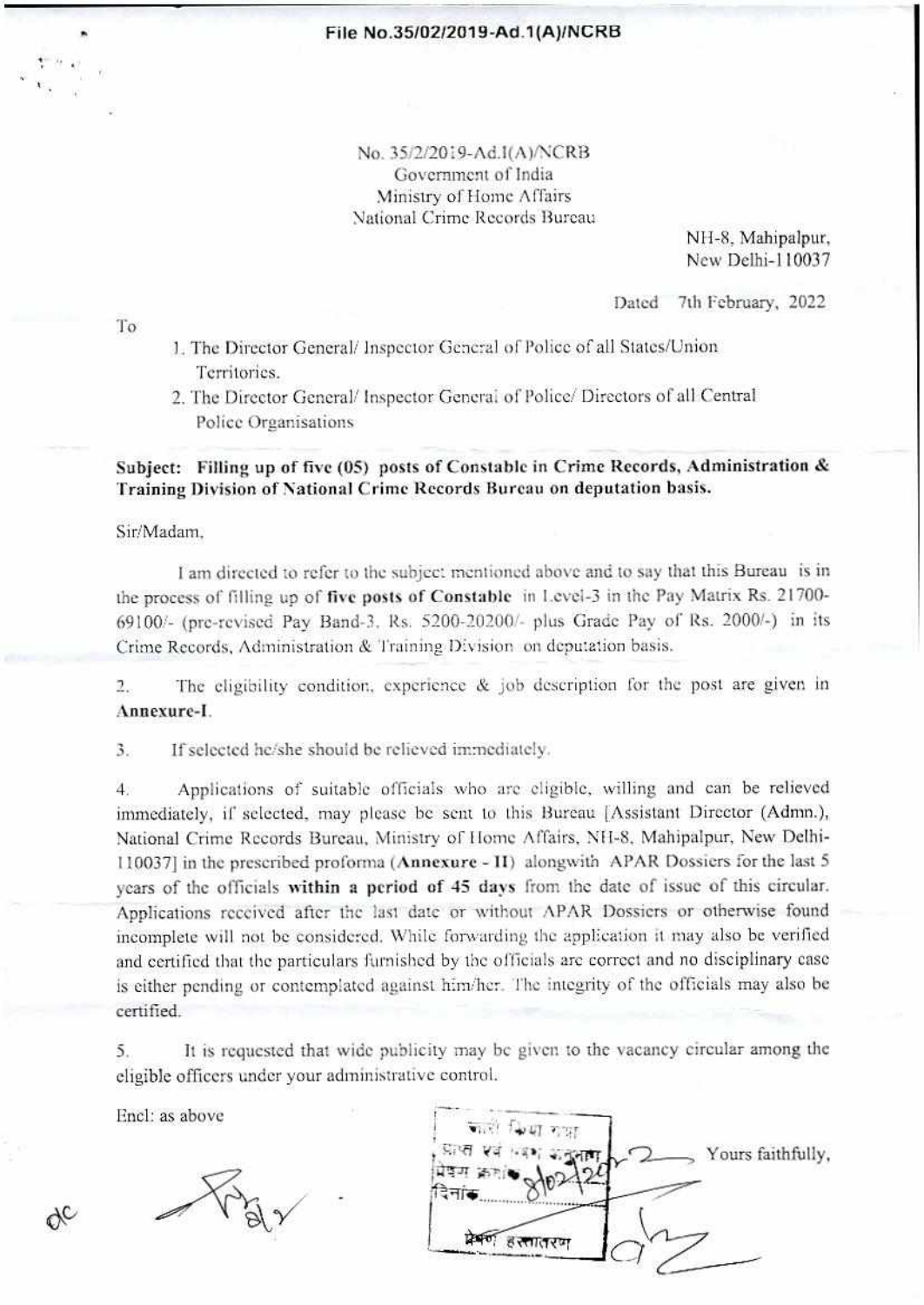#### File No.35/02/2019-Ad.1(A)/NCRB

(RAJESITWAR LAL) Assistant Director (Admn) Tel.No.011-26735521 e-mail: rajcshwar.lal@ncrb.gov.in

Copy to : '(i) DCT for uploading the same on the website of the Bureau. (ii) Shri Santosh Kumar 21C,WS Division, Ministry of Home Affairs, Jaisalincr House, New Delhi for uploading on the website of MIIA.